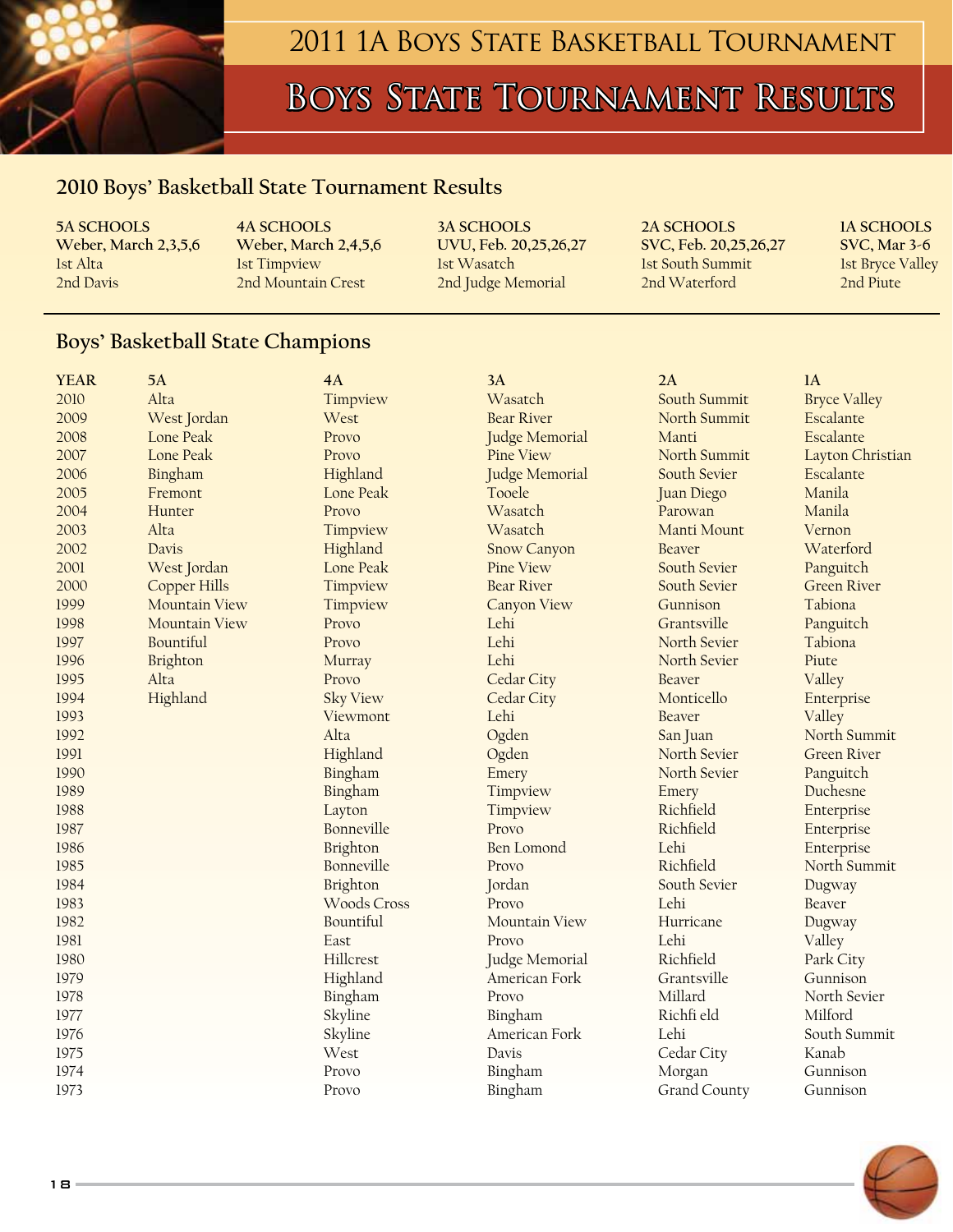# BOYS STATE TOURNAMENT RESULTS

### **Boys' Basketball State Champions**

| <b>YEAR</b> | <b>AAA</b>                     | AA       | A            | 1940 | Ogden          |
|-------------|--------------------------------|----------|--------------|------|----------------|
| 1972        | Kearns                         | Delta    | Gunnison     | 1939 | Uintah         |
| 1971        | Weber                          | San Juan | North Sevier | 1938 | Granite        |
| 1970        | East                           | Dixie    | South Sevier | 1937 | Davis          |
|             |                                |          |              | 1936 | Granite        |
| <b>YEAR</b> | A                              | $\bf{B}$ |              | 1935 | Jordan         |
| 1969        | <b>Bountiful North Sanpete</b> |          |              | 1934 | Granite        |
| 1968        | <b>Hillcrest North Summit</b>  |          |              | 1933 | Granite        |
| 1967        | Clearfi eld Uintah             |          |              | 1932 | Ogden          |
| 1966        | Highland Manti                 |          |              | 1931 | Murray         |
| 1965        | <b>Highland South Sevier</b>   |          |              | 1930 | Hinckley       |
| 1964        | <b>East South Sevier</b>       |          |              | 1929 | Granite        |
| 1963        | Jordan B.Y. High               |          |              | 1928 | Dixie          |
| 1962        | Jordan American Fork           |          |              | 1927 | Minersville    |
| 1961        | Davis Pleasant Grove           |          |              | 1926 | LDS High       |
| 1960        | Bingham Juab                   |          |              | 1925 | Dixie          |
| 1959        | Bear River Juab                |          |              | 1924 | Panguitch      |
| 1958        | Springville Dixie              |          |              | 1923 | Springville    |
| 1957        | South Panguitch                |          |              | 1922 | Lehi           |
| 1956        | Provo Pleasant Grove           |          |              | 1921 | Logan          |
| 1955        | Jordan Cyprus                  |          |              | 1920 | Davis          |
| 1954        | Jordan South Sevier            |          |              | 1919 | Weber          |
| 1953        | Jordan Union                   |          |              | 1918 | <b>BAC</b>     |
| 1952        | South Springville              |          |              | 1917 | Springville    |
| 1951        | Jordan South Sevier            |          |              | 1916 | <b>BAC</b>     |
| 1950        | South American Fork            |          |              | 1915 | Pleasant Grove |
| 1949        | Davis B.Y. High                |          |              | 1914 | Spanish Fork   |
| 1948        | Weber B.Y. High                |          |              | 1913 | Weber          |
| 1947        | Granite Grantsville            |          |              | 1912 | <b>BYC</b>     |
| 1946        | North Cache Grantsville        |          |              | 1911 | <b>LDSU</b>    |
| 1945        | Provo Wasatch                  |          |              | 1910 | Weber          |
| 1944        | Provo Wasatch                  |          |              | 1909 | Lehi           |
| 1943        | No Tournament Held This Year   |          |              | 1908 | Lehi           |
| 1942        | Davis                          |          |              |      |                |
| 1941        | Provo                          |          |              |      |                |



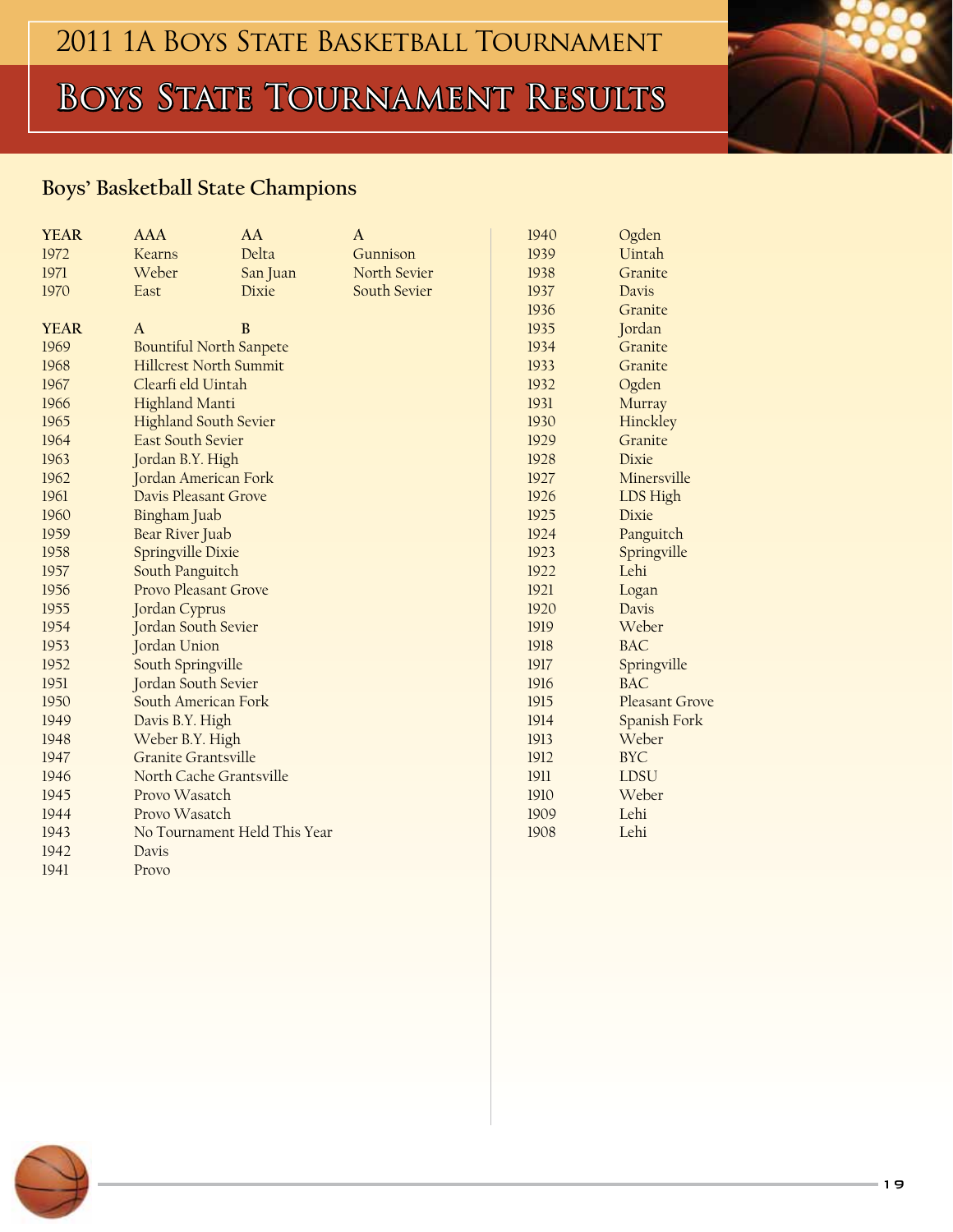

## 2011 1A BOYS STATE BASKETBALL TOURNAMENT

# BOYS STATE TOURNAMENT RESULTS

| 1908 |               |                               |
|------|---------------|-------------------------------|
| 1909 |               |                               |
| 1910 |               |                               |
| 1911 |               |                               |
| 1912 |               |                               |
| 1913 |               | Weber  William McKay          |
| 1914 |               | Spanish Fork Irvin Erickson   |
| 1915 |               | Pleasant Grove Sam Baird      |
| 1916 |               |                               |
| 1917 |               | Springville  Luther Eggersten |
| 1918 |               |                               |
| 1919 |               |                               |
| 1920 |               |                               |
| 1921 |               |                               |
| 1922 |               |                               |
| 1923 |               | Springville Tony Peterson     |
| 1924 |               | Panguitch Rudolph Church      |
| 1925 |               | Dixie Chet Whitehead          |
| 1926 |               |                               |
| 1927 |               | MinersvilleStan McKnight      |
| 1928 |               |                               |
| 1929 |               |                               |
| 1930 |               | HinckleyVernon Love           |
| 1931 |               | Murray Reed K. Swenson        |
| 1932 |               |                               |
| 1933 |               |                               |
| 1934 |               |                               |
| 1935 |               |                               |
| 1936 |               |                               |
| 1937 |               | DavisGlen Worthington         |
| 1938 |               |                               |
| 1939 |               | Uintah Frank M. Wright        |
| 1940 |               |                               |
| 1941 |               |                               |
| 1942 |               |                               |
| 1943 | No Tournament |                               |
| 1944 |               | A-ProvoGlen Simmons           |
|      |               | B-Wasatch  Floyd Slater       |
| 1945 |               | A-ProvoGlen Simmons           |
|      |               | B-WasatchFloyd Slater         |
| 1946 |               | A-North Cache  Jay Whitman    |
|      |               | B-Grantsville  J.S. Anderson  |
| 1947 |               |                               |
|      |               | B-Grantsville  J.S. Anderson  |
| 1948 |               |                               |
|      |               | B-B.Y. High  Dave Crowton     |
| 1949 |               |                               |
|      |               | B-B.Y. High  Rex Olsen        |
| 1950 |               |                               |
|      |               | B-American ForkDon Overly     |
| 1951 |               |                               |
|      |               | B-South SevierGlen Clark      |
| 1952 |               | A-South Willard E. Knibble    |
|      |               | B-Springville Paul Wilson     |
| 1953 |               |                               |
|      |               | B-Union Glen E. Allred        |
|      |               |                               |

| 1954 | B-South SevierGlen Clark                                 |
|------|----------------------------------------------------------|
| 1955 |                                                          |
| 1956 |                                                          |
| 1957 | B-Pleasant Grove Don Crump<br>A-South Willard E. Knibble |
| 1958 | B-Panguitch  Val Church<br>A-Springville Alma Garrett    |
|      |                                                          |
| 1959 | A-Bear River  Darrell Hughes<br>B-JuabMarcus B. Garrett  |
| 1960 | A-Bingham  Udell Wankier                                 |
| 1961 | B-JuabMarcus B. Garrett<br>A-Davis  Grant Cullimore      |
| 1962 | B-Pleasant GroveDon Crump                                |
|      | B-American Fork Don McIntosh                             |
| 1963 | A-Jordan Jerry McCleary                                  |
| 1964 |                                                          |
| 1965 | B-So. Sevier Vernon Roundy<br>A-HighlandLarry Maxwell    |
|      | B-So. Sevier Vernon Roundy                               |
| 1966 | A-HighlandLarry Maxwell<br>B-Manti Wilbur Braithwaite    |
| 1967 | A-Clearfield  Marcus Garrett                             |
| 1968 |                                                          |
| 1969 | B-North SummitTed Chidester<br>A-BountifulBennie Mangus  |
|      | B-No. Sanpete  Mack L. Wilkey                            |
| 1970 |                                                          |
|      | B-So. Sevier Vernon Roundy                               |
| 1971 | AA-WeberDick Conolly<br>A-San Juan Terry Taylor          |
|      | B-North Sevier  Paul Beck                                |
| 1972 | AA-Delta Mitch Myers                                     |
| 1973 | A-Gunnison Danny Hill                                    |
|      | 3A-Bingham George Sluga                                  |
|      | 2A-Grand County  Ward Curtis<br>1A-GunnisonDanny Hill    |
| 1974 |                                                          |
|      | 3A-Bingham George Sluga<br>2A-Morgan Ron Abegglen        |
| 1975 | 1A-GunnisonDanny Hill                                    |
|      | 4A-WestClark Godfrey<br>3A-Davis  Mike Gardner           |
|      | 2A-Cedar CityDick Hobbs<br>1A-Kanab  Hal Hamblin         |
| 1976 | 4A-Skyline Neil Roberts                                  |
|      | 3A-American Fork Carl Ingersoll<br>2A-Lehi Scott Iverson |
|      | 1A-South Summit Kent Frazier                             |
|      |                                                          |

| 1977 | 4A-Skyline Neil Roberts          |  |
|------|----------------------------------|--|
|      | 3A-Bingham George Sluga          |  |
|      |                                  |  |
|      |                                  |  |
| 1978 | 4A-BinghamGeorge Sluga           |  |
|      |                                  |  |
|      | 2A-Millard  Keith Gillians       |  |
|      | 1A-North Sevier  Paul Beck       |  |
| 1979 | 4A-HighlandLarry Maxwell         |  |
|      | 3A-American Fork Carl Ingersoll  |  |
|      | 2A-Grantsville Bob Williams      |  |
|      | 1A-GunnisonDanny Hill            |  |
| 1980 |                                  |  |
|      | 3A-Judge Memorial  Jim Yerkovich |  |
|      |                                  |  |
|      | 1A-Park City  Bruce Reid         |  |
| 1981 |                                  |  |
|      |                                  |  |
|      |                                  |  |
|      |                                  |  |
| 1982 |                                  |  |
|      | 3A-Mountain ViewJoel Gardner     |  |
|      | 2A-Hurricane Lynn Christensen    |  |
|      | 1A-Dugway George Bruce           |  |
| 1983 | 4A-Woods Cross  Wayne Baker      |  |
|      |                                  |  |
|      |                                  |  |
|      | 1A-BeaverCalvin Albrecht         |  |
| 1984 |                                  |  |
|      |                                  |  |
|      | 2A-South Sevier Lynn Parsons     |  |
|      | 1A-Dugway George Bruce           |  |
| 1985 | 4A-BonnevilleGary Alverson       |  |
|      |                                  |  |
|      |                                  |  |
|      | 1A-North SummitBill Brown        |  |
| 1986 |                                  |  |
|      | 3A-Ben Lomond Evan Excell        |  |
|      |                                  |  |
|      | 1A-Enterprise Larry Shurtliff    |  |
| 1987 | 4A-BonnevilleGary Alverson       |  |
|      |                                  |  |
|      | 2A-Richfield  Dewain Peterson    |  |
|      | 1A-Enterprise Larry Shurtliff    |  |
| 1988 | 4A-Layton  Stan Buchanan         |  |
|      | 3A-Timpview Tim Lewis            |  |
|      | 2A-Richfield  Dewain Peterson    |  |
|      | 1A-Enterprise Larry Shurtliff    |  |
| 1989 | 4A-BinghamGeorge Sluga           |  |
|      | 3A-Timpview  Don Chamberlain     |  |
|      |                                  |  |
|      | 1A-DuchesneStan Young            |  |
| 1990 | 4A-BinghamGeorge Sluga           |  |
|      |                                  |  |
|      | 2A-North Sevier Craig Gladwell   |  |
|      | 1A-PanguitchTed Chidester        |  |